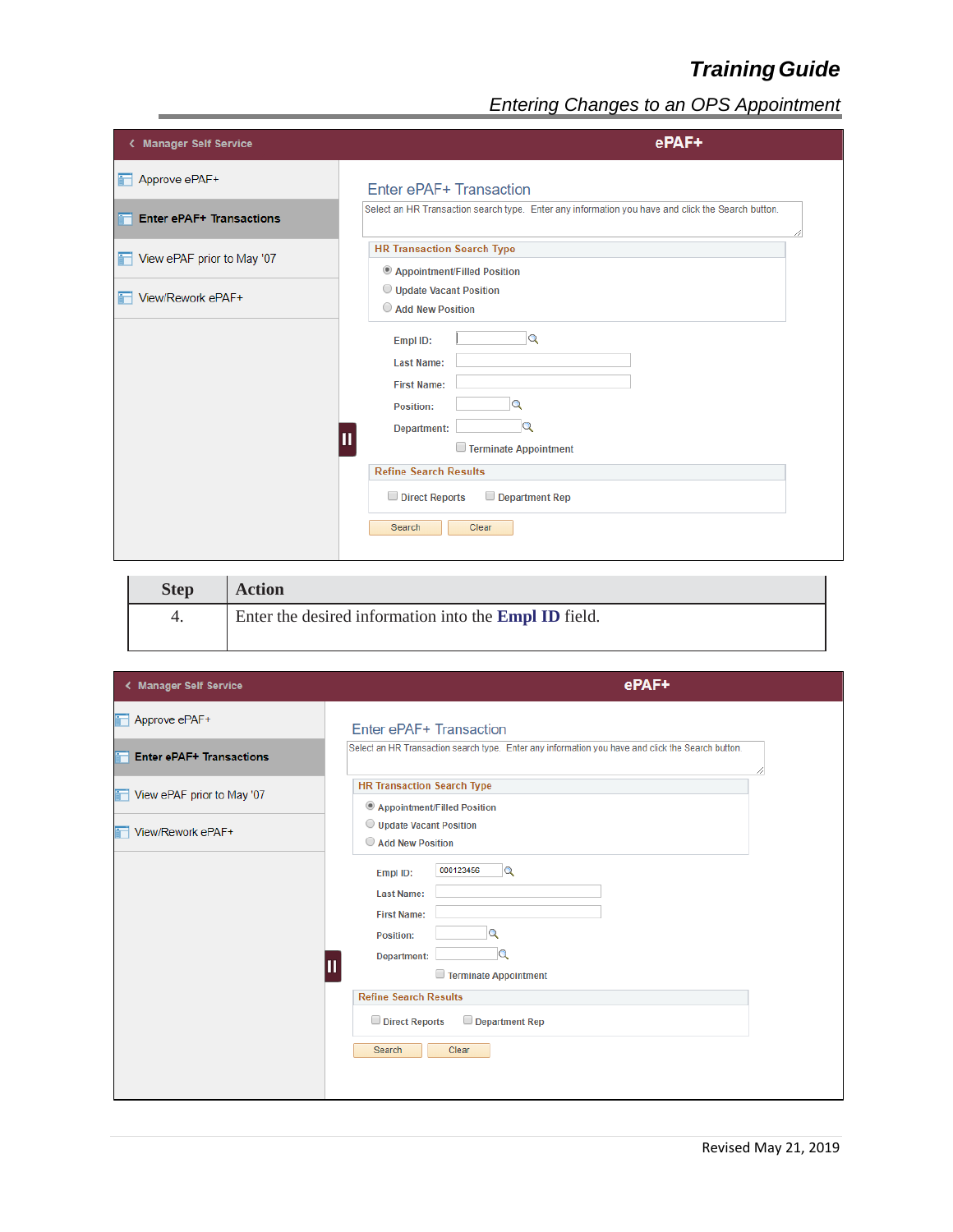| <b>Step</b> | <b>Action</b>                      |
|-------------|------------------------------------|
| C.          | Click the Search button.<br>Search |

| < Manager Self Service          |                                   |                             |                                | ePAF+                                                                                             |          |                                  |      | ⋒                         |                        |
|---------------------------------|-----------------------------------|-----------------------------|--------------------------------|---------------------------------------------------------------------------------------------------|----------|----------------------------------|------|---------------------------|------------------------|
| Approve ePAF+                   | Enter ePAF+ Transaction           |                             |                                |                                                                                                   |          |                                  |      |                           | Print   New W          |
| <b>Enter ePAF+ Transactions</b> |                                   |                             |                                | Select an HR Transaction search type. Enter any information you have and click the Search button. |          |                                  |      |                           |                        |
| View ePAF prior to May '07      | <b>HR Transaction Search Type</b> |                             |                                |                                                                                                   |          |                                  |      |                           |                        |
| View/Rework ePAF+               | Type:                             | Appointment/Filled Position |                                | $\boldsymbol{\mathrm{v}}$                                                                         |          |                                  |      |                           |                        |
|                                 | Empl ID:                          | 000123456                   | $\mathbf{Q}$                   |                                                                                                   |          |                                  |      |                           |                        |
|                                 | Last Name:                        |                             |                                |                                                                                                   |          |                                  |      |                           |                        |
|                                 | <b>First Name:</b>                |                             |                                |                                                                                                   |          |                                  |      |                           |                        |
|                                 | Position:                         |                             |                                |                                                                                                   |          |                                  |      |                           |                        |
|                                 | Department:                       | Q                           |                                |                                                                                                   |          |                                  |      |                           |                        |
|                                 |                                   | Terminate Appointment       |                                |                                                                                                   |          |                                  |      |                           |                        |
|                                 | <b>Refine Search Results</b>      |                             |                                |                                                                                                   |          |                                  |      |                           |                        |
|                                 | Direct Reports                    | Department Rep              |                                |                                                                                                   |          |                                  |      |                           |                        |
|                                 | Search                            | Clear                       |                                |                                                                                                   |          |                                  |      |                           |                        |
|                                 |                                   |                             |                                |                                                                                                   |          |                                  |      |                           |                        |
|                                 | Name                              | Empl ID                     | Empl Position<br>Record Number | <b>Position Title</b>                                                                             | Job Code | Job Title                        | Dept | <b>Department Name</b>    | <b>Originator Name</b> |
|                                 | Westcott, William                 | 000123456 0                 |                                |                                                                                                   | T011     | <b>Business Off Clerical Etc</b> |      | Dean College of Education |                        |
|                                 |                                   |                             |                                |                                                                                                   |          |                                  |      |                           |                        |

| <b>Step</b> | <b>Action</b>                       |           |  |
|-------------|-------------------------------------|-----------|--|
| 6.          | Click the <b>desired name</b> link. |           |  |
|             | Name                                | Empl ID   |  |
|             | Westcott, William                   | 000123456 |  |

| ePAF+                                                                                                                                                                                                                                                                                                                  | <b>Transaction Effective Date</b> |
|------------------------------------------------------------------------------------------------------------------------------------------------------------------------------------------------------------------------------------------------------------------------------------------------------------------------|-----------------------------------|
| Transaction Effective Date                                                                                                                                                                                                                                                                                             |                                   |
| Enter transaction Effective Date. Current Information section will reflect data as of this date. The date may be changed<br>prior to submission and while working in Draft mode, though changes will reset data previously entered into the form. The<br>Effective Date cannot be changed if the ePAF+ is pushed back. |                                   |
| *Requested Transaction Date: 05/16/2019  51                                                                                                                                                                                                                                                                            |                                   |
| <b>Submit</b>                                                                                                                                                                                                                                                                                                          |                                   |
|                                                                                                                                                                                                                                                                                                                        |                                   |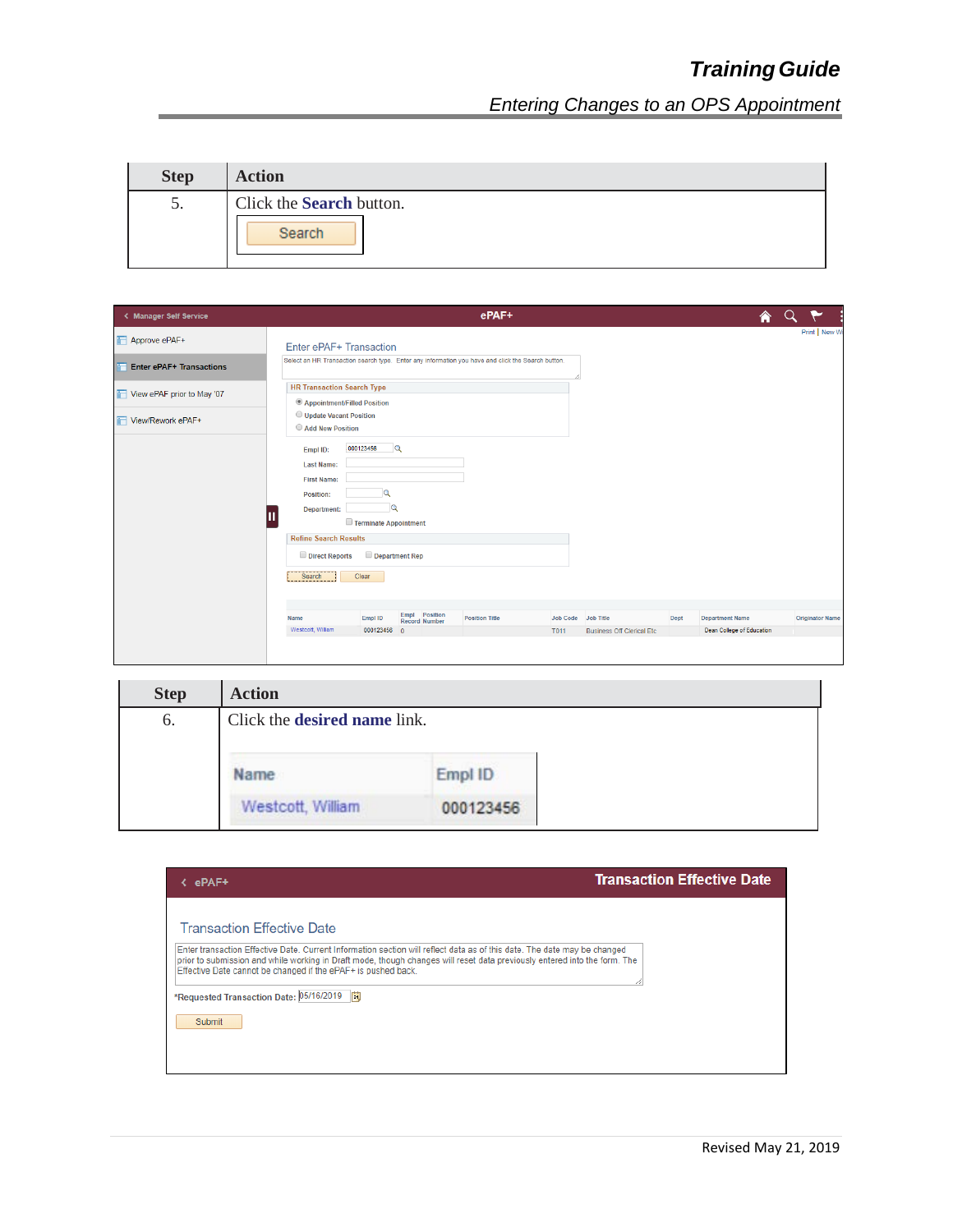| <b>Step</b> | <b>Action</b>                                                                                                                         |
|-------------|---------------------------------------------------------------------------------------------------------------------------------------|
|             | The Requested Transaction Date will default to the current date. Click the Choose a<br>date key to change the transaction date.<br>31 |

| < Fsu Mss Multi Menu                                                                                                                                    |                                                                                                                                                                                                                                                                                                                                                                                                                                                                                                  | <b>Transaction Effective Date</b> |
|---------------------------------------------------------------------------------------------------------------------------------------------------------|--------------------------------------------------------------------------------------------------------------------------------------------------------------------------------------------------------------------------------------------------------------------------------------------------------------------------------------------------------------------------------------------------------------------------------------------------------------------------------------------------|-----------------------------------|
| <b>Transaction Effective Date</b><br>Effective Date cannot be changed if the ePAF+ is pushed back.<br>*Requested Transaction Date: 05/16/2019<br>Submit | Enter transaction Effective Date. Current Information section will reflect data as of this date. The date may be changed<br>prior to submission and while working in Draft mode, though changes will reset data previously entered into the form. The<br>BL<br>Calendar<br>$\mathbf{R}$<br>2019<br>$\checkmark$<br>$\checkmark$<br>May<br>s<br>3<br>$\overline{2}$<br>4<br>1<br>9 10 11<br>8<br>5<br>6<br>12 13 14 15 16 17 18<br>20 21 22 23 24 25<br>19<br>26 27 28 29 30 31<br>Current Date ( |                                   |
|                                                                                                                                                         |                                                                                                                                                                                                                                                                                                                                                                                                                                                                                                  |                                   |

| <b>Fsu Mss Multi Menu</b>                                                                                                                                                                                                                                                                                              | <b>Transaction Effective Date</b> |
|------------------------------------------------------------------------------------------------------------------------------------------------------------------------------------------------------------------------------------------------------------------------------------------------------------------------|-----------------------------------|
| <b>Transaction Effective Date</b>                                                                                                                                                                                                                                                                                      |                                   |
| Enter transaction Effective Date. Current Information section will reflect data as of this date. The date may be changed<br>prior to submission and while working in Draft mode, though changes will reset data previously entered into the form. The<br>Effective Date cannot be changed if the ePAF+ is pushed back. |                                   |
| *Requested Transaction Date: 05/31/2019 3                                                                                                                                                                                                                                                                              |                                   |
| Submit                                                                                                                                                                                                                                                                                                                 |                                   |
|                                                                                                                                                                                                                                                                                                                        |                                   |
|                                                                                                                                                                                                                                                                                                                        |                                   |
|                                                                                                                                                                                                                                                                                                                        |                                   |

| <b>Step</b> | <b>Action</b>                   |
|-------------|---------------------------------|
| 8.          | Click the <b>Submit</b> button. |
|             | Submit                          |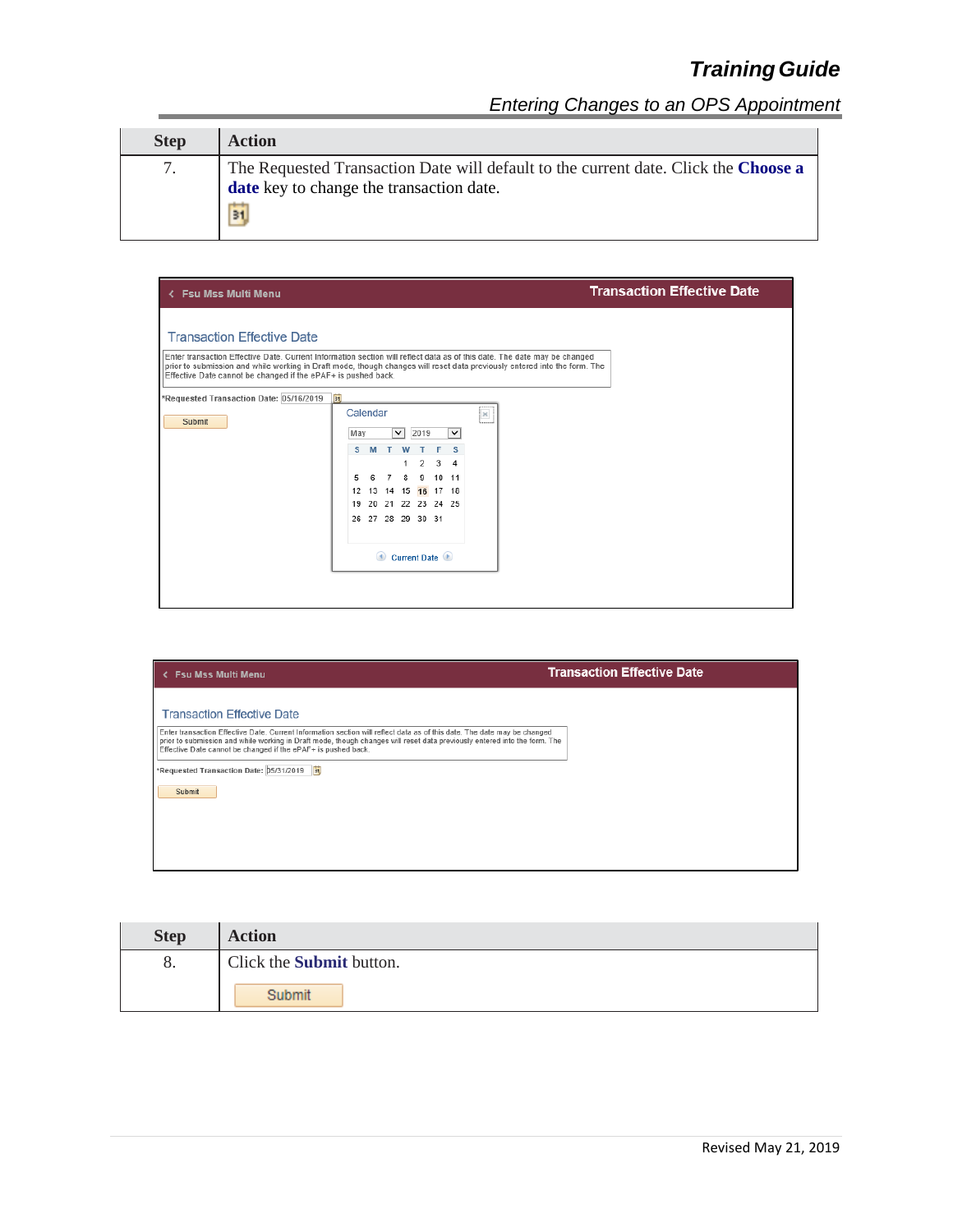| < Fsu Mss Multi Menu                |                                              | <b>Enter ePAF+ Transaction</b> |  |
|-------------------------------------|----------------------------------------------|--------------------------------|--|
|                                     |                                              |                                |  |
| Enter ePAF+ Transaction             |                                              |                                |  |
| Incumbent:                          |                                              |                                |  |
| Emplid                              | Rcd#<br><b>Name</b>                          |                                |  |
| 000123456                           | $\bullet$<br>William Westcott                |                                |  |
|                                     |                                              | P                              |  |
| *Requested Transaction Date:        | 05/31/2019 31                                |                                |  |
| <b>Appointment Data</b>             |                                              |                                |  |
|                                     | <b>Current Information</b>                   | <b>Proposed Changes</b>        |  |
| <b>Job Code</b>                     |                                              |                                |  |
| Job Code                            | T011<br>Business Off Clerical Etc.           | $\alpha$                       |  |
| Salary Admin Pln                    | OPS Punch Time Reporters<br>000              |                                |  |
|                                     |                                              |                                |  |
| Pay Grade                           | 099<br>OPS Punch Grade                       |                                |  |
| <b>FLSA Status</b>                  | Nonexempt                                    |                                |  |
| <b>Union Code</b>                   | <b>NNN</b><br>OPS No CBU_Not Applicable      |                                |  |
| $Job$ $?$                           |                                              |                                |  |
| <b>FTE</b>                          | 1.00000000                                   |                                |  |
| <b>Standard Hours</b>               | 40.00                                        |                                |  |
|                                     |                                              |                                |  |
| Comb. STD Hours                     | 11.000000<br>40.00                           |                                |  |
|                                     |                                              |                                |  |
| <b>Full/Part Time</b>               | <b>Full Time</b>                             |                                |  |
| <b>Organizational Relationships</b> |                                              |                                |  |
|                                     |                                              |                                |  |
| Department                          | <b>Dean College of Education</b><br>123000   | Q                              |  |
| <b>Location Code</b>                | 005022301A<br><b>STONE BUILDING</b><br>2301A | $\alpha$                       |  |
| County                              | Leon                                         |                                |  |
|                                     |                                              | $\alpha$                       |  |
| Supervisor ID                       |                                              |                                |  |

| <b>Step</b> | <b>Action</b>                       |
|-------------|-------------------------------------|
| 9.          | Click in the <b>Job Code</b> field. |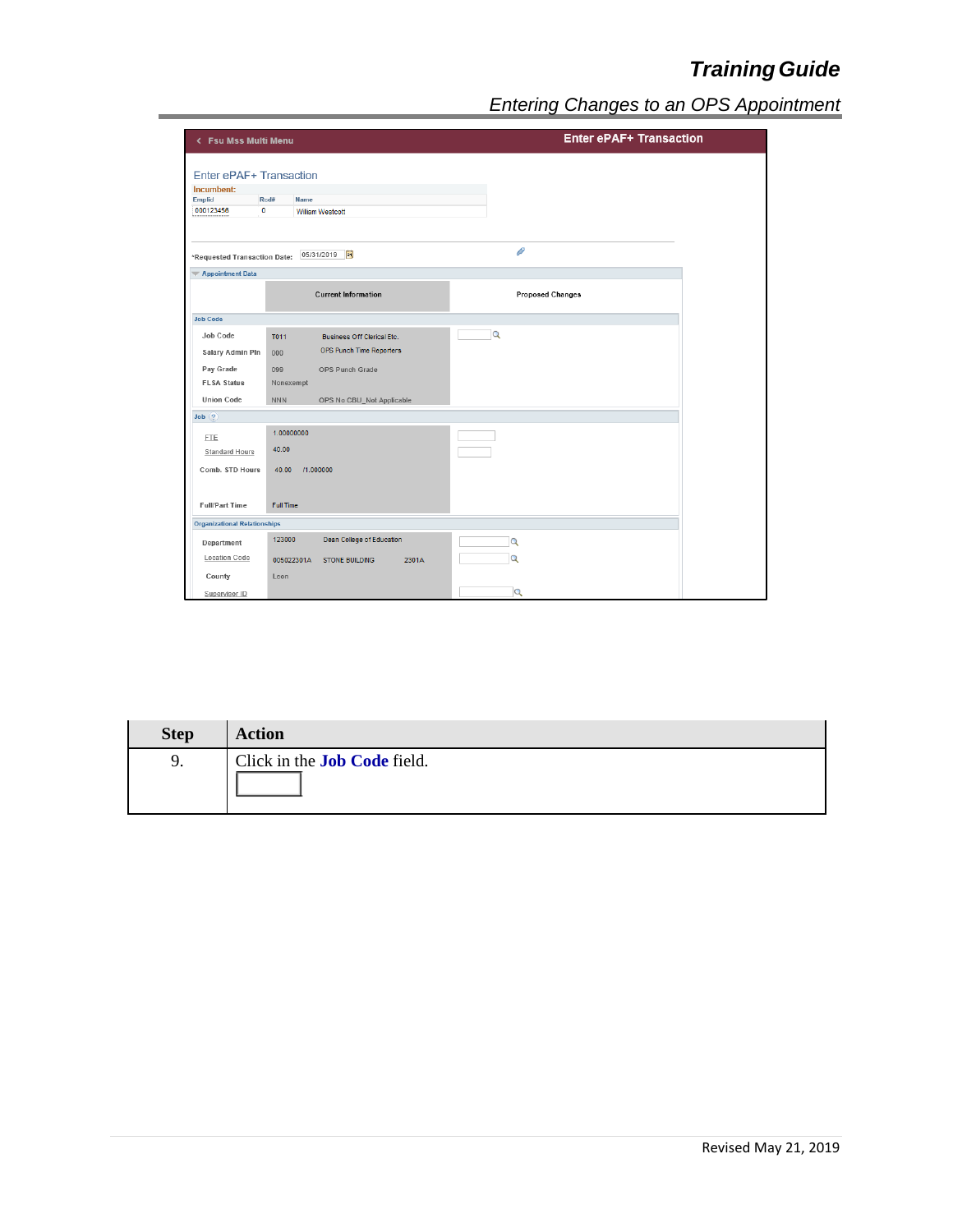| < Fsu Mss Multi Menu                                                        |                                              | <b>Enter ePAF+ Transaction</b> |
|-----------------------------------------------------------------------------|----------------------------------------------|--------------------------------|
| Enter ePAF+ Transaction<br>Incumbent:<br>Emplid<br>$\mathbf 0$<br>000123456 | Rcd#<br>Name<br>William Westcott             |                                |
| *Requested Transaction Date:                                                | BU<br>05/31/2019                             | P                              |
| Appointment Data                                                            |                                              |                                |
|                                                                             | <b>Current Information</b>                   | <b>Proposed Changes</b>        |
| <b>Job Code</b>                                                             |                                              |                                |
| Job Code                                                                    | T011<br><b>Business Off Clerical Etc.</b>    | $\alpha$                       |
| Salary Admin Pln                                                            | 000<br>OPS Punch Time Reporters              |                                |
| Pay Grade                                                                   | 099<br>OPS Punch Grade                       |                                |
| <b>FLSA Status</b>                                                          | Nonexempt                                    |                                |
| <b>Union Code</b>                                                           | <b>NNN</b><br>OPS No CBU_Not Applicable      |                                |
| Job(?)                                                                      |                                              |                                |
| <b>FTE</b>                                                                  | 1.00000000                                   |                                |
| <b>Standard Hours</b>                                                       | 40.00                                        |                                |
| Comb. STD Hours                                                             | 40.00<br>/1.000000                           |                                |
|                                                                             |                                              |                                |
| <b>Full/Part Time</b>                                                       | <b>Full Time</b>                             |                                |
| <b>Organizational Relationships</b>                                         |                                              |                                |
| Department                                                                  | Dean College of Education<br>123000          | Q                              |
| <b>Location Code</b>                                                        | <b>STONE BUILDING</b><br>2301A<br>005022301A | $\Omega$                       |

| <b>Step</b> | <b>Action</b>                                     |
|-------------|---------------------------------------------------|
| 10.         | To find a Job Code, Click the <b>Look up</b> key. |
|             | Q                                                 |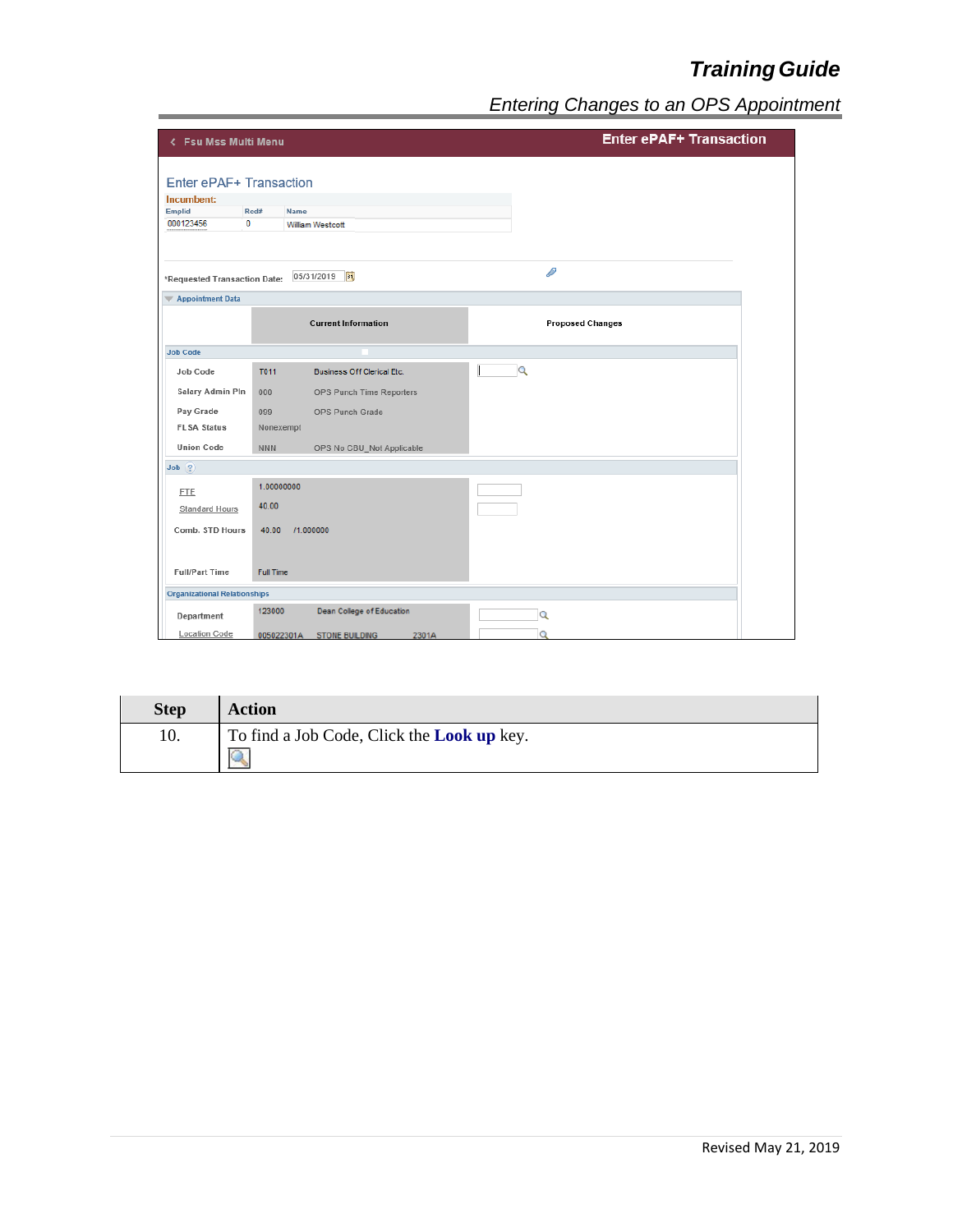|                    | <b>NON-FIOU. SWINARK TEHESHED 00/10/2013 10:00 AM</b>                               | <b>Lung</b>        |
|--------------------|-------------------------------------------------------------------------------------|--------------------|
|                    | Look Up                                                                             | $\times$           |
|                    | Job Code begins with $\vee$                                                         |                    |
|                    | Description begins with $\vee$                                                      | $\curvearrowright$ |
|                    |                                                                                     |                    |
|                    |                                                                                     |                    |
|                    | Look Up<br>Clear<br>Cancel<br><b>Basic Lookup</b>                                   |                    |
|                    | <b>Search Results</b>                                                               |                    |
|                    | First $\bigcirc$ 1-42 of 42 $\bigcirc$ Last<br>View 100                             |                    |
|                    | <b>Job Code</b>                                                                     |                    |
|                    | <b>Description</b>                                                                  |                    |
|                    | 9083AO Research Faculty Part Time<br>A001<br><b>Health Profession Aide</b>          |                    |
|                    | A002<br><b>Tutorial Assistant</b>                                                   |                    |
|                    | A003<br><b>Teaching Classroom Assistant</b>                                         |                    |
|                    | A004<br>Researcher                                                                  |                    |
|                    | A005<br><b>Laboratory Assistant</b>                                                 |                    |
|                    | A006<br><b>Library &amp; Museum Assistant</b>                                       |                    |
|                    | A007<br><b>Athletic &amp; Recr Assistant</b>                                        |                    |
|                    | A008<br><b>Technicians</b>                                                          |                    |
|                    | A009<br><b>Information Assistant &amp; Writer</b>                                   |                    |
| rters              | A010<br><b>Arts Crafts and Related</b>                                              |                    |
|                    | A011<br><b>Business Off Clerical Etc.</b>                                           |                    |
|                    | A012<br><b>Protection &amp; Security Aides</b>                                      |                    |
|                    | A013<br><b>Building Grounds Assistants</b>                                          |                    |
| licable            | A014<br><b>Student Government</b>                                                   |                    |
|                    | A015<br><b>Cooks Hospitality Assistants</b>                                         |                    |
|                    | A016<br><b>Restaurant Supervisor</b>                                                |                    |
|                    | A017<br><b>Camp Counselor_Assistant</b>                                             |                    |
|                    | A062<br><b>Waiter Waitress</b>                                                      |                    |
|                    | A063<br><b>Head Waiter_Waitress</b>                                                 |                    |
|                    | A100<br><b>Emergency Recovery</b>                                                   |                    |
|                    | M9189P Postdoctoral Scholar Nonexempt                                               |                    |
|                    | T001<br><b>Health Profession Aide</b>                                               |                    |
|                    | <b>T002</b><br><b>Tutorial Assistant</b>                                            |                    |
|                    | T003<br><b>Teaching_Classroom Assistant</b><br><b>T004</b>                          |                    |
|                    | Researcher<br><b>T005</b>                                                           |                    |
|                    | <b>Laboratory Assistant</b><br><b>T006</b><br><b>Library &amp; Museum Assistant</b> |                    |
|                    | <b>T007</b><br><b>Athletic &amp; Recr Assistant</b>                                 |                    |
| Service            | <b>T008</b><br><b>Technicians</b>                                                   |                    |
| <b>R-BLDGC6100</b> | <b>T009</b><br><b>Information Assistant &amp; Writer</b>                            |                    |
|                    | <b>T040</b><br>Arts Crofts and Dalated                                              |                    |
|                    |                                                                                     |                    |
|                    | Q                                                                                   |                    |

| 11. | Select the desired Job Code link. For the purpose of this example, Click<br><sup>1</sup> the <b>Tutorial Assistant</b> link. |
|-----|------------------------------------------------------------------------------------------------------------------------------|
|     | <b>Tutorial Assistant</b>                                                                                                    |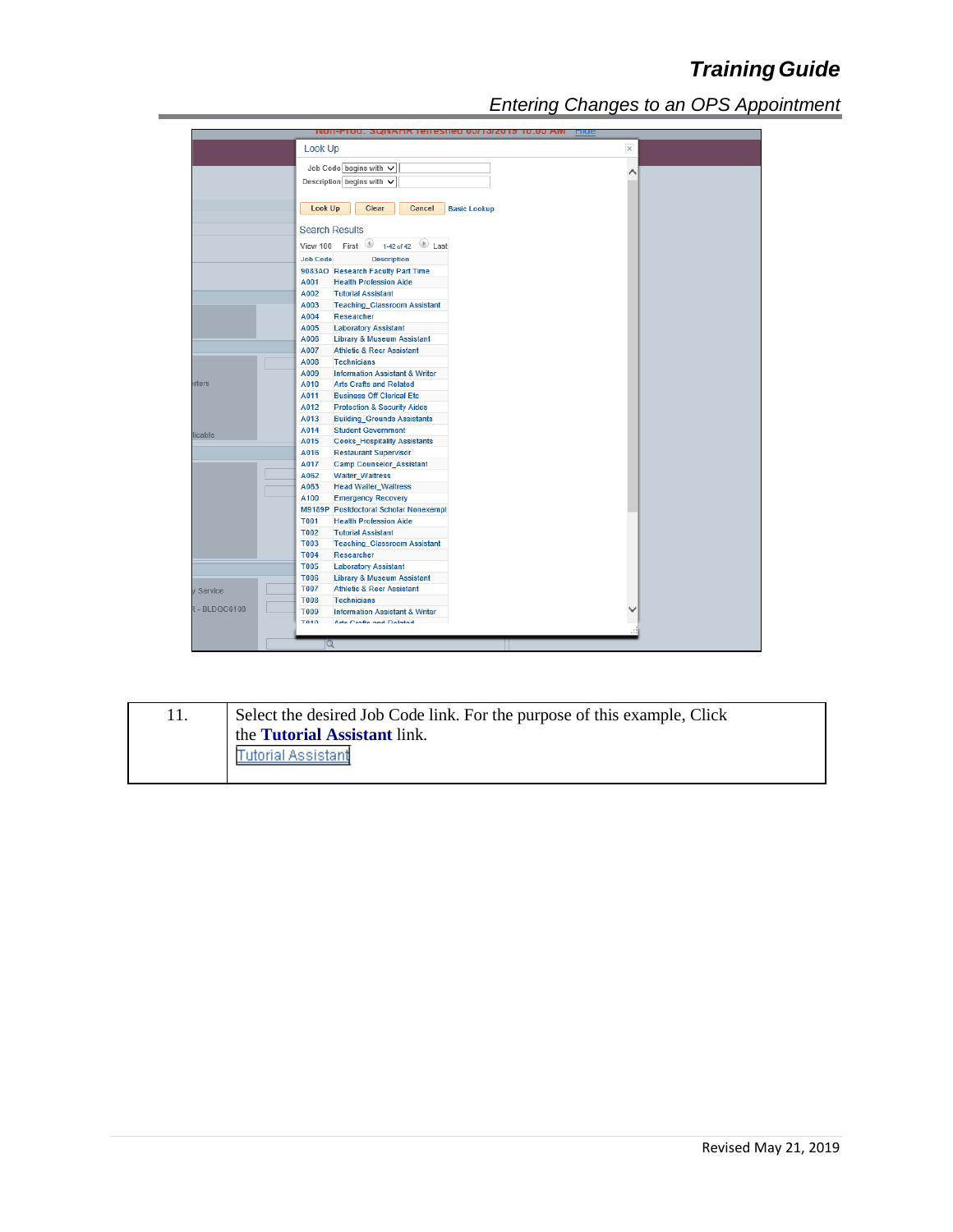| < Fsu Mss Multi Menu                |                  |                                       | <b>Enter ePAF+ Transaction</b>         |  |
|-------------------------------------|------------------|---------------------------------------|----------------------------------------|--|
|                                     |                  |                                       |                                        |  |
| Enter ePAF+ Transaction             |                  |                                       |                                        |  |
| Incumbent:<br>Emplid                | Rcd#             | Name                                  |                                        |  |
| 000123456                           | $\mathbf{0}$     | William Westcott                      |                                        |  |
|                                     |                  |                                       |                                        |  |
| *Requested Transaction Date:        |                  | $\overline{\mathbf{B}}$<br>05/31/2019 | O                                      |  |
| <b>Appointment Data</b>             |                  |                                       |                                        |  |
|                                     |                  | <b>Current Information</b>            | <b>Proposed Changes</b>                |  |
| <b>Job Code</b>                     |                  |                                       |                                        |  |
| <b>Job Code</b>                     | <b>T011</b>      | <b>Business Off Clerical Etc.</b>     | T002<br>Q<br><b>Tutorial Assistant</b> |  |
| <b>Salary Admin Pln</b>             | 000              | <b>OPS Punch Time Reporters</b>       |                                        |  |
|                                     |                  |                                       |                                        |  |
| Pay Grade                           | 099              | <b>OPS Punch Grade</b>                |                                        |  |
| <b>FLSA Status</b>                  | Nonexempt        |                                       |                                        |  |
| <b>Union Code</b>                   | <b>NNN</b>       | OPS No CBU_Not Applicable             |                                        |  |
| $Job \t2$                           |                  |                                       |                                        |  |
| FTE                                 | 1.00000000       |                                       |                                        |  |
| <b>Standard Hours</b>               | 40.00            |                                       |                                        |  |
|                                     |                  |                                       |                                        |  |
| Comb. STD Hours                     | 40.00            | /1.000000                             |                                        |  |
| <b>Full/Part Time</b>               | <b>Full Time</b> |                                       |                                        |  |
| <b>Organizational Relationships</b> |                  |                                       |                                        |  |
| Department                          | 123000           | Dean College of Education             | $\alpha$                               |  |
| <b>Location Code</b>                | 005022301A       | 2301A<br><b>STONE BUILDING</b>        | $\Omega$                               |  |

| <b>Step</b> | <b>Action</b>                                                                                               |
|-------------|-------------------------------------------------------------------------------------------------------------|
| 12.         | Click the <b>Standard Hours</b> field.                                                                      |
| 13.         | Enter the desired information into the * Required field. For the purpose of this<br>example, Enter "35.00". |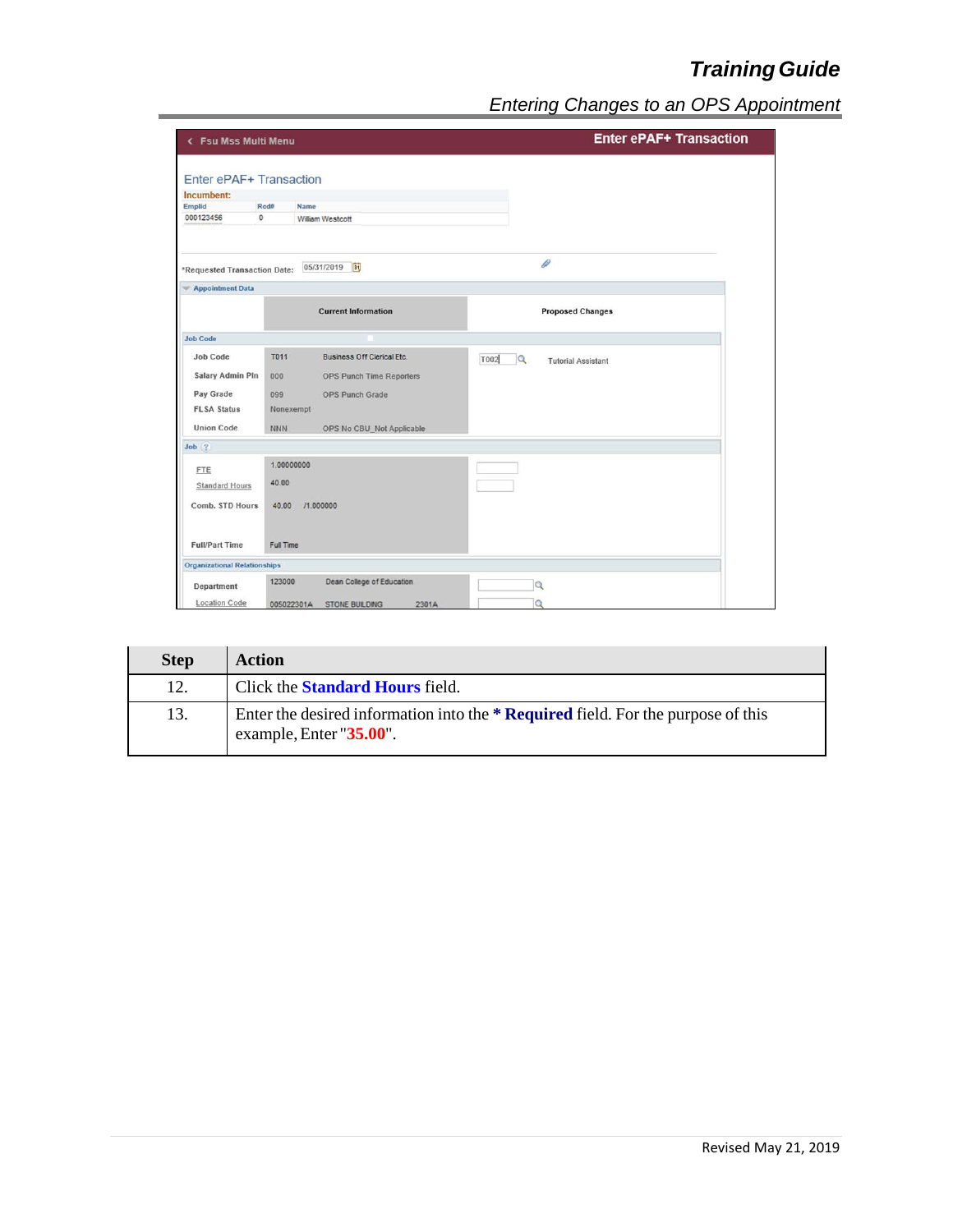| < Fsu Mss Multi Menu                |                     |                                 |          | <b>Enter ePAF+ Transaction</b>        |  |
|-------------------------------------|---------------------|---------------------------------|----------|---------------------------------------|--|
|                                     |                     |                                 |          |                                       |  |
| Enter ePAF+ Transaction             |                     |                                 |          |                                       |  |
| Incumbent:                          |                     |                                 |          |                                       |  |
| Emplid<br>000123456                 | Red#<br>$\mathbf 0$ | Name<br><b>William Westcott</b> |          |                                       |  |
|                                     |                     |                                 |          |                                       |  |
| *Requested Transaction Date:        |                     | BU<br>05/31/2019                |          | D                                     |  |
| Appointment Data                    |                     |                                 |          |                                       |  |
|                                     |                     | <b>Current Information</b>      |          | <b>Proposed Changes</b>               |  |
| <b>Job Code</b>                     |                     |                                 |          |                                       |  |
| Job Code                            | T011                | Business Off Clerical Etc.      | T002     | $\alpha$<br><b>Tutorial Assistant</b> |  |
| Salary Admin Pln                    | 000                 | OPS Punch Time Reporters        |          |                                       |  |
| Pay Grade                           | 099                 | <b>OPS Punch Grade</b>          |          |                                       |  |
| <b>FLSA Status</b>                  | Nonexempt           |                                 |          |                                       |  |
| <b>Union Code</b>                   | <b>NNN</b>          | OPS No CBU_Not Applicable       |          |                                       |  |
| Job(?)                              |                     |                                 |          |                                       |  |
| <b>FTE</b>                          | 1.00000000          |                                 | 0.875000 |                                       |  |
| <b>Standard Hours</b>               | 40.00               |                                 | 35.00    |                                       |  |
| Comb, STD Hours                     | 40.00               | /1.000000                       | 35.00    | 10.875000                             |  |
| <b>Full/Part Time</b>               | <b>Full Time</b>    |                                 |          |                                       |  |
| <b>Organizational Relationships</b> |                     |                                 |          |                                       |  |
| Department                          | 123000              | Dean College of Education       |          | Q                                     |  |
| Location Code                       | 005022301A          | <b>STONE BUILDING</b><br>2301A  |          | $\mathbf Q$                           |  |

| <b>Step</b> | <b>Action</b>                                                                                    |
|-------------|--------------------------------------------------------------------------------------------------|
| 14.         | Press [Tab] to exit the field.                                                                   |
| 15.         | Click in the <b>Hourly Rate</b> field.                                                           |
| 16.         | Enter the desired information into the field. For the purpose of this example,<br>Enter "30.00". |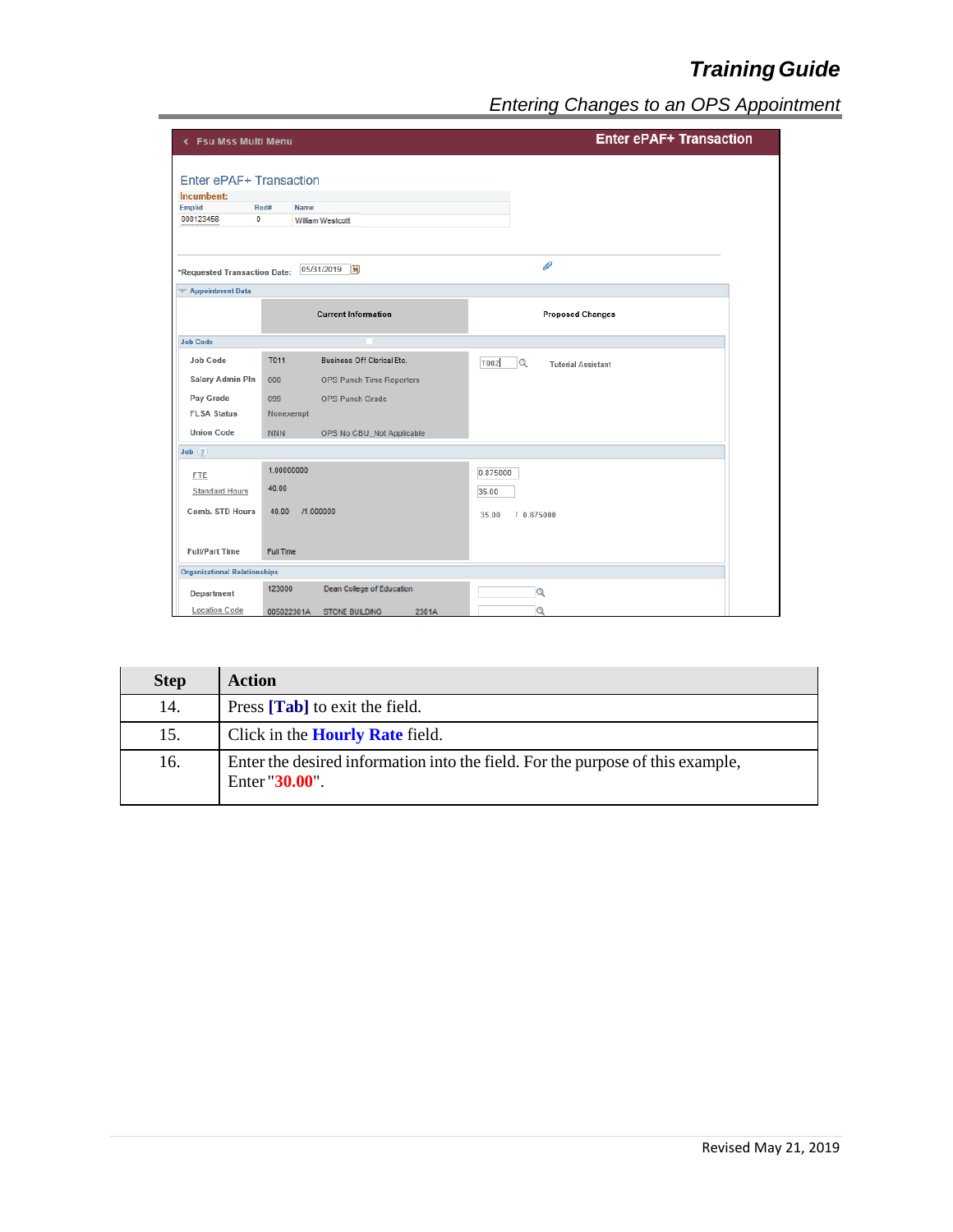| <b>Specific Information</b> |            |                                         |
|-----------------------------|------------|-----------------------------------------|
| <b>Empl Class</b>           | OPS        |                                         |
| Mail Code                   | 2420       | $\Omega$                                |
| Visa Type                   | <b>OS</b>  |                                         |
| Visa Exp Date               | 12/20/2016 |                                         |
| Salary (?)                  |            |                                         |
|                             |            | Reason Code                             |
|                             |            | <b>Hourly Change Rate</b><br>Change Pct |
| <b>Hourly Rate</b>          | 9.00000    | 30.00<br>×                              |
| <b>Bi-Weekly Rate</b>       | 720.00000  |                                         |
|                             |            |                                         |
|                             |            |                                         |

| <b>Step</b> | Action                             |
|-------------|------------------------------------|
|             | Press [Tab] key to exit the field. |

| <b>Begin Date</b><br>05/31/2019        | <b>End Date</b><br> n | Total Dist %<br>0.000                      | $\overline{\phantom{a}}$<br><b>Total Period Amount</b> |
|----------------------------------------|-----------------------|--------------------------------------------|--------------------------------------------------------|
| <b>Proposed Funding</b>                |                       |                                            |                                                        |
| <b>Account Code</b>                    | <b>Description</b>    | Dist %                                     | <b>Period Amt</b>                                      |
|                                        | $\overline{a}$        |                                            | $\pm$<br>$\qquad \qquad =$                             |
|                                        |                       |                                            |                                                        |
|                                        |                       |                                            |                                                        |
| <b>Originator's Information</b>        |                       |                                            |                                                        |
| Name<br>Shayna Harris                  |                       | Telephone 352/256-7090                     | $\overline{Q}$                                         |
| Email ID SLH13C@psinvalid.fsu.edu      |                       |                                            |                                                        |
|                                        |                       |                                            |                                                        |
| <b>Additional Approver (Optional)</b>  |                       |                                            |                                                        |
|                                        |                       | $\alpha$                                   |                                                        |
| <b>VP Approver</b>                     |                       |                                            |                                                        |
| <b>Pre-Manager Approver (Optional)</b> |                       |                                            |                                                        |
|                                        |                       | $\alpha$                                   |                                                        |
| Pre-Manager Approver                   |                       |                                            |                                                        |
| ePAF+ Originator Comments              |                       |                                            |                                                        |
|                                        |                       |                                            |                                                        |
|                                        |                       |                                            |                                                        |
| *Originator                            |                       |                                            |                                                        |
| Comments                               |                       |                                            |                                                        |
|                                        |                       |                                            |                                                        |
|                                        |                       |                                            |                                                        |
|                                        |                       |                                            |                                                        |
| Submit                                 |                       |                                            |                                                        |
|                                        |                       | Return to Transaction Search / Action Page |                                                        |
|                                        | Annroyal Signatures   |                                            |                                                        |

| <b>Step</b> | <b>Action</b>                                                                                                                                                                                    |
|-------------|--------------------------------------------------------------------------------------------------------------------------------------------------------------------------------------------------|
| 18.         | Click in the * <b>Originator Comments: Required</b> field.                                                                                                                                       |
| 19.         | NOTE: Comments are required. Enter the desired information into the *Originator<br>Comments: Required field. For the purpose of this example, Enter "Change in Job<br>code, and Standard hours." |